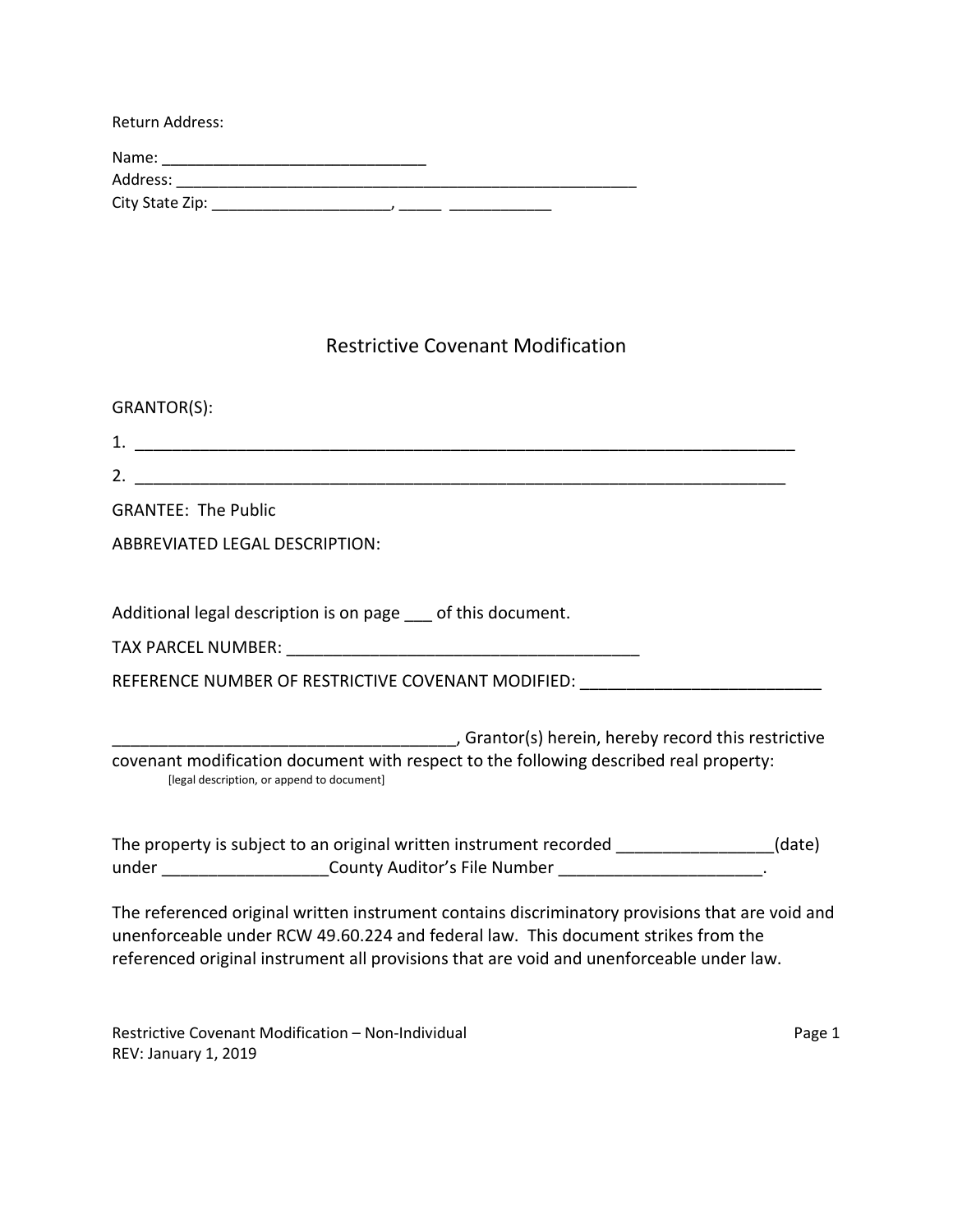This document affects only the portion of the original written instrument that is void pursuant to RCW 49.60.224.

The effective date of this document is the same as the effective date of the original written instrument.

| <b>STATE OF</b>                                                                                                            |    |  |  |     |
|----------------------------------------------------------------------------------------------------------------------------|----|--|--|-----|
| SS.<br><b>COUNTY OF</b>                                                                                                    |    |  |  |     |
|                                                                                                                            |    |  |  |     |
| (is/are) the person(s) who appeared before me, and increase the same of stars in the person(s) who appeared before me, and |    |  |  |     |
| said person(s) acknowledged that _____ signed this instrument, on oath that _________                                      |    |  |  |     |
| authorized to execute the instrument and acknowledged it as                                                                |    |  |  | the |
|                                                                                                                            | of |  |  |     |
| voluntary act for the uses and purposes mentioned in this instrument.                                                      |    |  |  |     |
|                                                                                                                            |    |  |  |     |
|                                                                                                                            |    |  |  |     |

Dated:

Notary name printed or typed: Notary Public in and for the State of Residing at My appointment expires:

Restrictive Covenant Modification – Non-Individual **Page 2** Page 2 REV: January 1, 2019